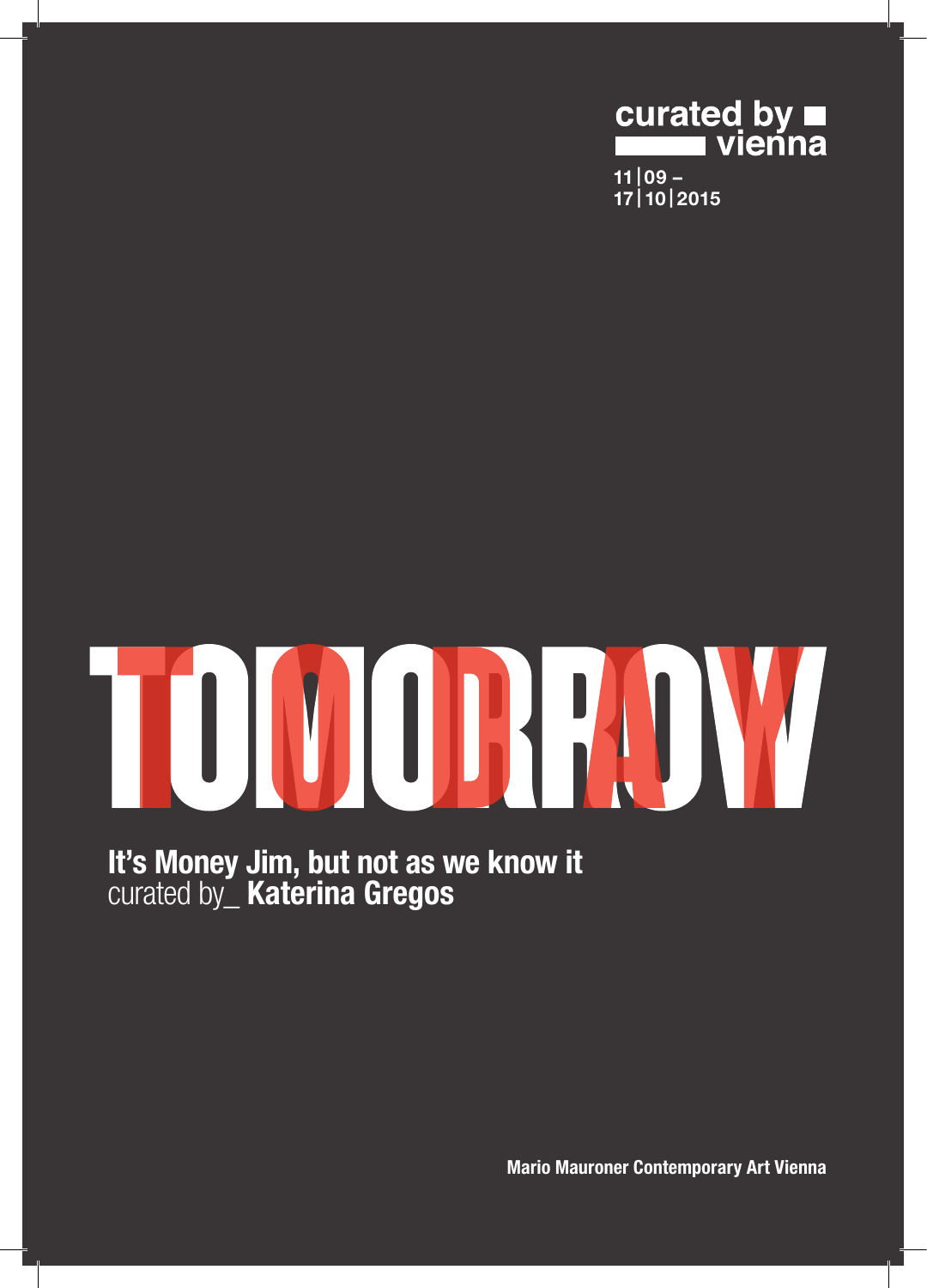Carlos Aires (\* 1974, I. in Madrid) Alain Biltereyst (\* 1970, l. in Brüssel Brussels) Jochen Höller (\* 1977, I. in Wien Vienna) Cristina Lucas (\* 1973, l. in Madrid) Tom Molloy (\* 1964, I. in Frankreich France)

## It's Money Jim, but not as we know it curated by **Katerina Gregos**

Die Gruppenausstellung *It's Money Jim, but not as we know it* reflektiert über das sich wandelnde Verständnis, die Beschaffenheit und unsere Wahrnehmung von Geld sowie dessen Verwendung und Rolle in der Welt von heute. Mit dem Auftauchen der ersten Münzen im alten Lydien (heute Türkei) im 7. Jahrhundert v. Chr., der Erfindung des Papiergeldes in China im 7. Jahrhundert n. Chr., der Gründung von Banken in der Renaissance und dem jüngsten Aufkommen elektronischer Zahlungsmittel hat sich auch unser Begriff des Geldes mit der Zeit gewandelt.

Abgesehen von den jeweiligen Zentralbankreserven existiert das meiste Geld heute bloß in Form von digital zirkulierenden Zahlen, ausgedrückt in Bits und Bytes. Bankgeld besteht aus Kontoständen im Computer – und dem impliziten Glauben, das Geld sei verfügbar, wenn man es braucht. Immer weniger Geld liegt physisch vor. Geld und Finanzwirtschaft sind zusehends abstrakter und immaterieller geworden. 2009 wurde mit Bitcoin erstmals eine so genannte Kryptowährung erfunden. Dabei handelt es sich um eine digitale Währung, deren Schaffung und Umlauf einzig durch Verschlüsselungstechniken gewährleistet wird und die unabhängig von einer Zentralbank funktioniert.

Der Kapitalismus hat sich von der Industrieproduktion auf Dienstleistungen, immaterielle Produktion und komplexe Finanzderivate ausgeweitet. Ausdrücke wie kognitiver Kapitalismus und Bio-Kapitalismus stehen heute für die Vermögensanhäufung durch Ausbeutung von Wissen und des gesamten menschlichen Körpers und seiner Fähigkeiten. Indes ist der Industriekapitalismus mit seiner materiellen Produktion nicht verschwunden. Er zieht sich vielmehr nach und nach in die südliche Hemisphäre zurück, während die Finanzwirtschaft – soll heißen: die

Schaffung von mehr Geld durch Geld – die globalisierte Ökonomie beherrscht. Geld entsteht nunmehr aus dem Nichts. *Alle festen eingerosteten Verhältnisse mit ihrem Gefolge von altehrwürdigen Vorstellungen und Anschauungen werden* (in Nichts) *aufgelöst*. Die sukzessive Deregulierung zugunsten des privaten Unternehmertums hat Geld nicht nur mehr, sondern auch mächtiger werden lassen. Obwohl also paradoxerweise Geld heute weniger greifbar ist als je zuvor, ist seine Macht zulasten anderer Werte exponentiell angewachsen. Manch Kritiker spricht bereits von einer "Tyrannei des Geldes", und doch bleibt das Geld eine Sprache, die alle verstehen und die meisten wollen. Das Sprichwort, "Geld regiert die Welt" ist heute, könnte man also sagen, gültiger denn je. Die Teilnehmenden an *It's Money Jim, but not as we know it* reflektieren die materiellen und immateriellen Aspekte von Geld sowie dessen Funktion und Umlauf in der heutigen Gesellschaft. Einige von ihnen arbeiten mit Geld als Material, dessen physische Eigenschaften analysierbar, dekonstruierbar und veränderbar sind. Manche thematisieren Geld auf eher abstrakte und konzeptuelle Weise, während es andere wiederum einem monetären *détournement* unterziehen, um auf seine zahlreichen Verstrickungen mit der Gesellschaft hinzudeuten. Wie hat sich das Konzept Geld im Lauf der Zeit entwickelt? Was verstehen wir heute unter Geld? Welche Formen nimmt es an? Von der Münze und der Banknote bis zum Aufkommen von Plastikgeld, virtuellen Transaktionen und Bitcoin untersuchen die Künstlerinnen und Künstler die beispiellose Macht, die Geld heute auf die menschliche Vorstellungskraft ausübt.

> *Katerina Gregos Übersetzung: Thomas Raab/Alena Schmuck*

*It's Money Jim, but not as we know it* is a group exhibition that reflects on the changing status, nature and perception of money, as well as its use and role in the contemporary world. Since the appearance of the first coins in ancient Lydia (now Turkey) in the 7th Century BC, the development of paper money in China in the 7th Century AD, the establishment of banks during the Renaissance, and the advent of electronic money more recently, the concept of money has been transforming over time. Today, apart from the currency reserves held by central banks, the majority of the world's money exists only as numbers, bits and bytes, which circulate through digital transfers. Bank money consists of computerised records and an implicit reassurance that your money will be there when you need it. Less and less of the money we use is in physical currency. Money and finance have become more and more abstract and immaterial. In 2009, Bitcoin was conceived, bringing into being the concept of a cryptocurrency: a digital currency in which encryption techniques are used to regulate the generation of units of currency and verify the transfer of funds, operating independently of a central bank.

Capitalism itself has diversified from industrial production to the production of services, intangible forms and complex financial products. Terms such as cognitive capitalism and bio-capitalism have come to signify the accumulation of wealth through the exploitation of knowledge as well as the entire human body and its faculties. At the same time, while industrial capitalism and tangible production have not eclipsed, but are rather increasingly "disappearing" into the Global South, financial capitalism—quite simply the production of money by means of money—has acquired a dominant position in the global economy. Money is now being made out of

nothing. *All that was once solid has now melted into* (thin) *air*.

Successive deregulation (to facilitate private enterprise) has allowed the power of money to grow with its quantity. Paradoxically, though money has become much less "tactile," its power has exponentially grown, much to the detriment of other values. Though some critics speak of a "tyranny of money," at the same time money is a language everyone understands and something most people desire. It could be said that "Money makes the world go round" now more than ever.

The artists in the exhibition *It's Money Jim, but not as we know it* reflect on the materiality and the immateriality of money, as well as on how it functions and circulates in our society today. Some work with money as material to analyse, deconstruct and transform its physical properties, others allude to money in ways that are more abstract and conceptual, while others engage in a kind of monetary *détournement* in order to allude to the extensive entanglements of money and its pervasive influence in so many aspects of society. How has the concept of money evolved? How do we understand money today? What shapes and forms does it take? From the coin and the note to the emergence of plastic money, virtual transactions and Bitcoin, the artists in the exhibition explore the unprecedented power that money exercises on the human imagination today.

*Katerina Gregos*

Katerina Gregos (geboren in Athen) lebt und arbeitet als Kuratorin in Brüssel. **Katerina Gregos (born in Athens) lives and works in Brussels as a curator.** Katerina Gregos (born in Athens) lives and works in Brussels as a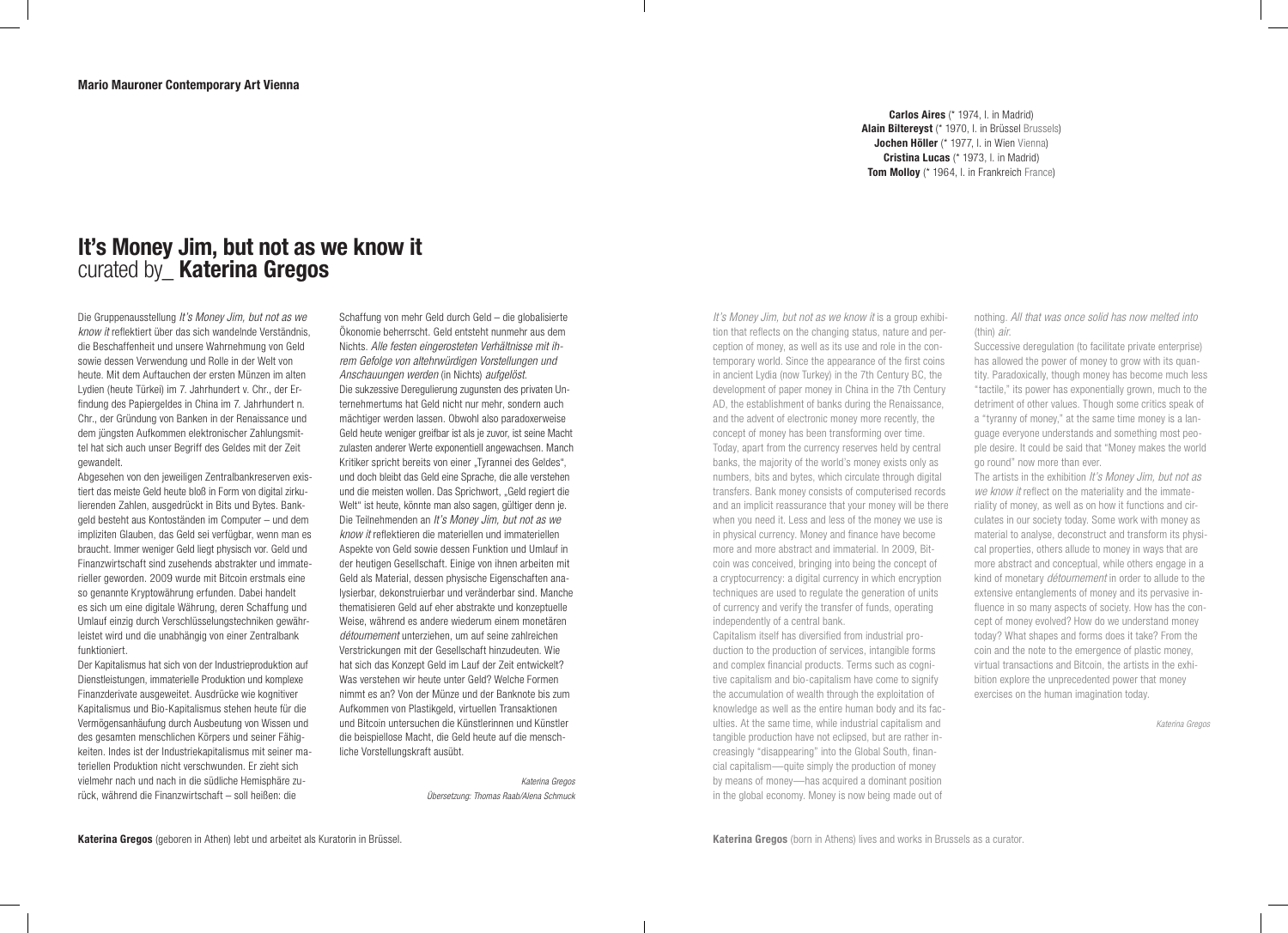Tom Molloy

*SWARM*, 2006 Gefaltete US-Dollar-Banknoten Folded U.S. dollar bills je  $6 \times 6 \times 15$  cm each Installationsmaße variabel Installation dimensions variable Courtesy: Rubicon Gallery, Dublin

## Cristina Lucas

*The Treasure Vault, Perspective I and II*, 2014 Farbfotografien Color photographs, 175  $\times$  250 cm, 175  $\times$  190 cm Installationsansicht Installation view Courtesy: Galería Juana de Aizpuru, Madrid





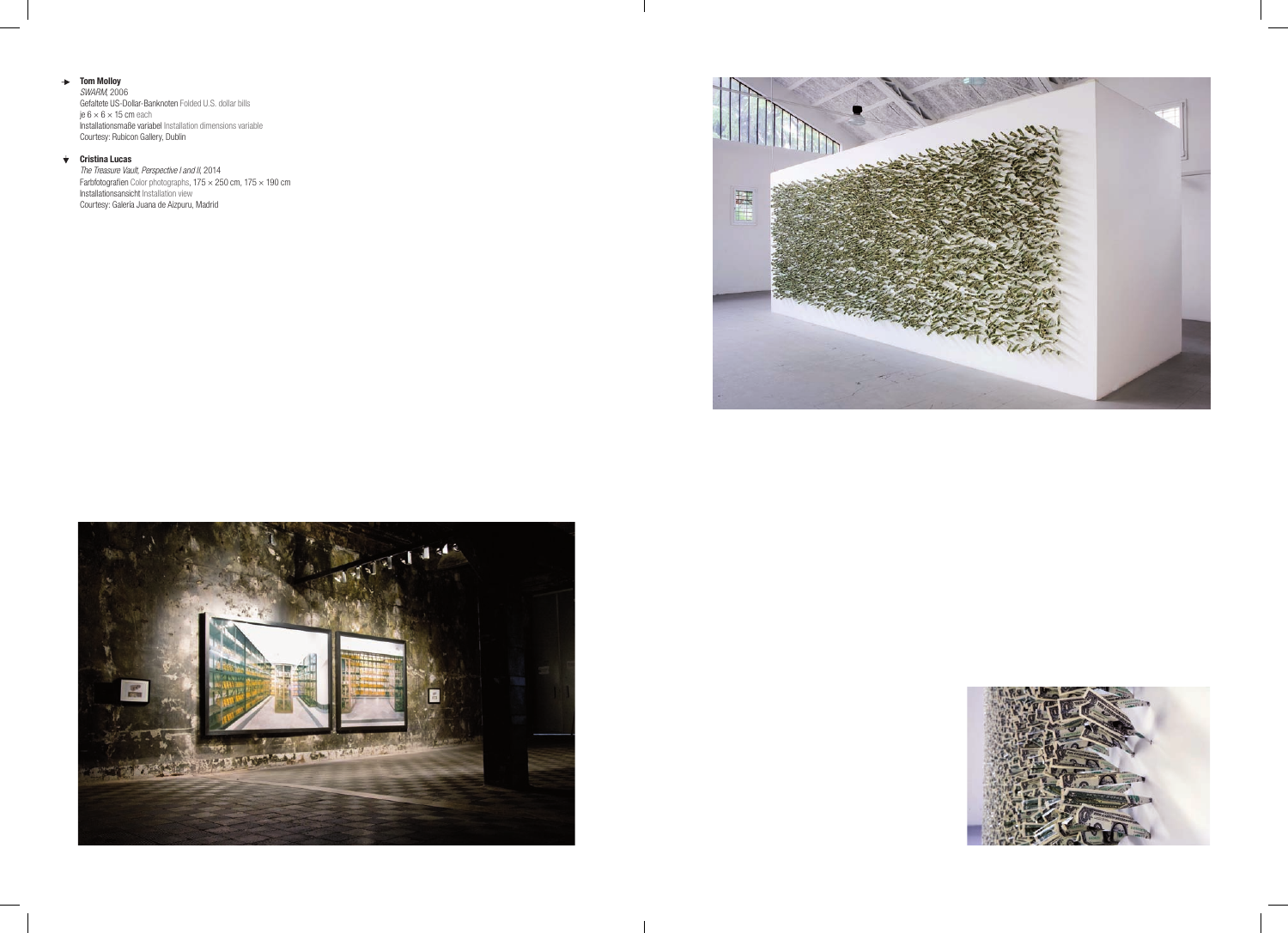

Alain Biltereyst *Untitled*, 2013 Acryl auf Sperrholz Acrylic on plywood  $26 \times 19$  cm Courtesy: der Künstler the artist

 $\mathcal{L}$ 

Jochen Höller *Finanzblase*, 2014 Holz, Bücher Wood, books  $80 \times 31 \times 38$  cm Courtesy: Mario Mauroner Contemporary Art